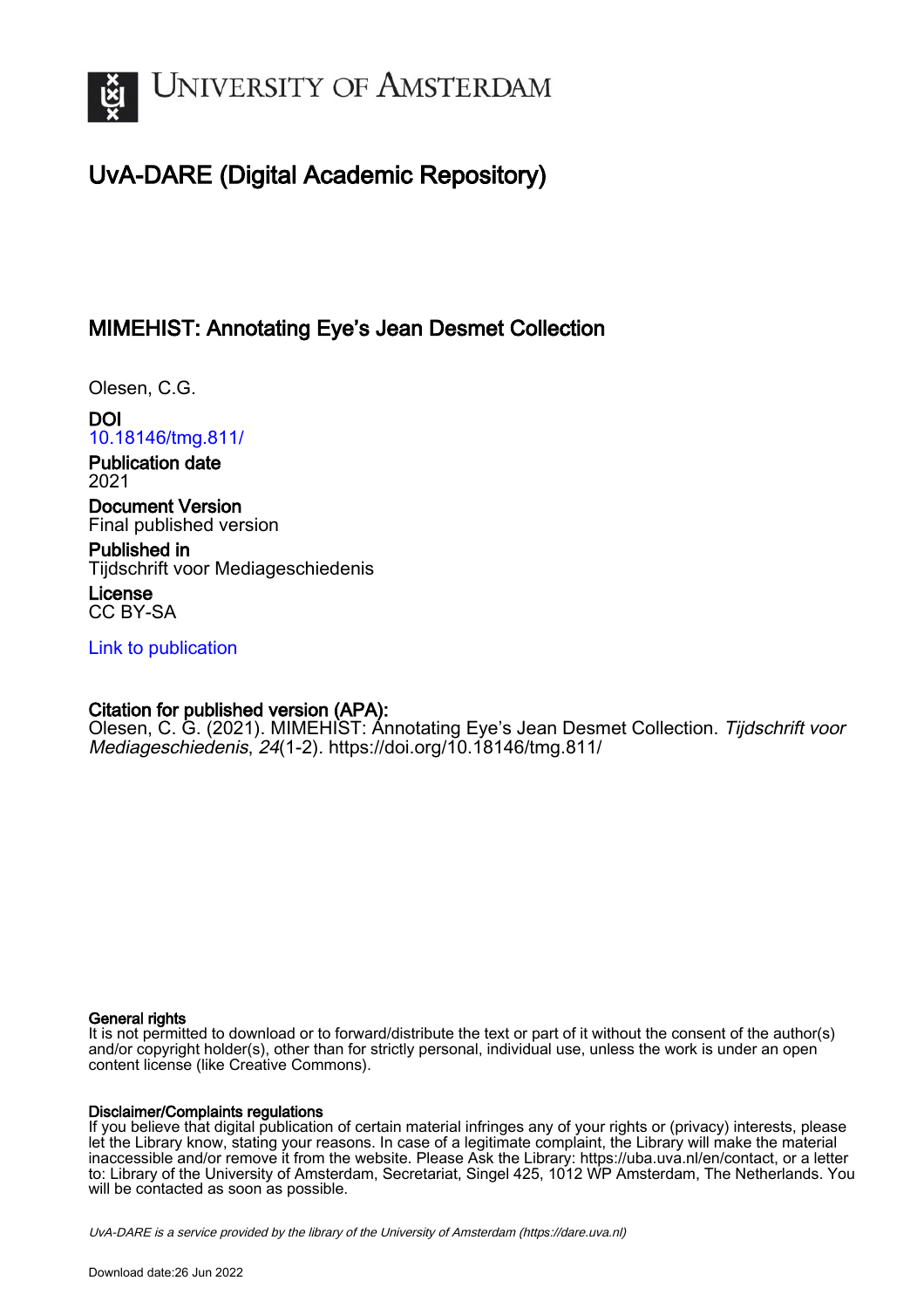

Christian Gosvig Olesen

# **MIMEHIST: Annotating Eye's Jean Desmet Collection**

#### **Abstract**

Focussing on the CLARIAH pilot project MIMEHIST: Annotating EYE's Jean Desmet Collection, this short article discusses how the MIMEHIST project took inspiration from previous decades' multimedia and video annotation scholarship in film studies to conceptualise video annotation functionalities for studying Eye Filmmuseum's Jean Desmet Collection in the Media Suite. The article first discusses how MIMEHIST situated itself in relation to past and current approaches to video annotation and scholarly video editions of archival film. Subsequently, a few examples are offered of how the Desmet Collection may be studied in the Media Suite using such approaches, as a way to point to their future potential for scholars and students.

#### **Keywords**

Jean Desmet, Eye Filmmuseum, video annotation, film archives, qualitative analysis

#### **A short introduction to the Jean Desmet Collection and the MIMEHIST project**

The main goal of the project 'MIMEHIST: Annotating Eye's Jean Desmet Collection' (University of Amsterdam, 2017–2018) was to unlock Eye Filmmuseum's Jean Desmet Collection in the CLARIAH Media Suite by making the Collection's digitised materials available within the environment and enriching them in order to make them more searchable. The Jean Desmet Collection contains the archives of film distributor and cinema owner Jean Desmet (1875-1956) who acquired and distributed a significant amount of films from several European countries and the US made in the early period of silent cinema and its transitional years from the mid-1900s to the mid-1910s. The Desmet Collection is unique because of its large amount of rare films from different countries – containing numerous films that have not been preserved in their country of production – and because of the richness of its business archive which holds extensive documentation of early film exhibition and distribution practices in the 1910s. These features contribute to its immense historical value and international reputation and are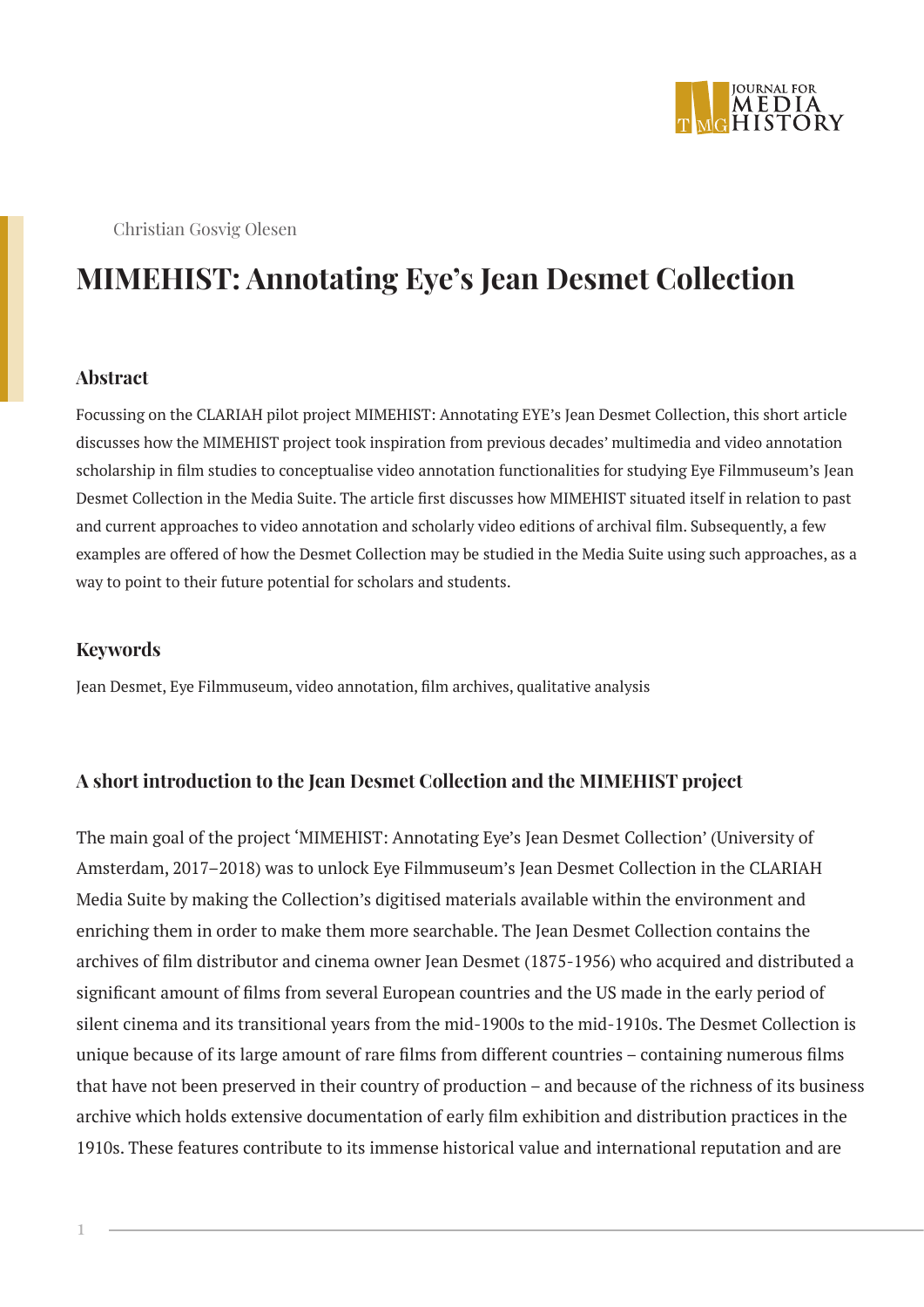**TMG 24 (1/2) 2021** *Christian Gosvig Olesen*



also the main reasons why the collection was inscribed on UNESCO's Memory of the World Register in 2011. The collection consists of approximately 950 films produced between 1907 and 1916, a paper archive consisting of around 127,000 documents that contains both personal and business correspondences (Desmet meticulously preserved most of his transactions ranging from postcards to tax bills), some 1050 film posters and around 1500 photos relating both to films in Desmet's distribution catalogue and to his personal life. Parts of the collection were acquired by Eye Filmmuseum shortly after Desmet's death in 1957 and then gradually expanded throughout the years with additional acquisitions.<sup>1</sup>

In unlocking the collection, we were confronted with two specific problems. On the one hand, it is a materially heterogeneous and complex collection that comprises a large variety of document types that are not easy to make searchable. Especially the paper collection is complex to describe because the items in it often contain images, text and graphic design elements that are sometimes equally important. This combined with the sheer number of items in this subcollection makes the task of describing the documents in it at item level too large a task for Eye Filmmuseum to take on with the resources it has available. In order to solve this problem in the MIMEHIST project, we experimented with a combination of data-driven approaches, using text mining for analysis of typewritten (parts of) documents and computer vision for image and handwriting recognition. As an outcome of this approach we were able to make a large part of the Desmet paper archive searchable through OCR while also offering a proof of concept of how the collection could be browsed in the future based on visual features. The intricate methodological and epistemological implications of this endeavour has been discussed in great detail in an article published in 2018 in a special issue of this journal on 'Big Data Histories'.2

The second problem we were confronted with was that it had previously only to a very limited extent been possible for researchers to establish and explore meaningful links between the collection's varying materials. The Filmmuseum observed that even after the materials' digitisation, scholars would still tend to study the various subcollections separately from each other, even while there were meaningful connections to be explored. For instance, Desmet's business documents can greatly enrich scholarly understandings of how films – both preserved and lost – were distributed and programmed, and the collection's posters may tell a great deal about the promotional strategies associated with the films. In order to bring the digitised collection materials closer together to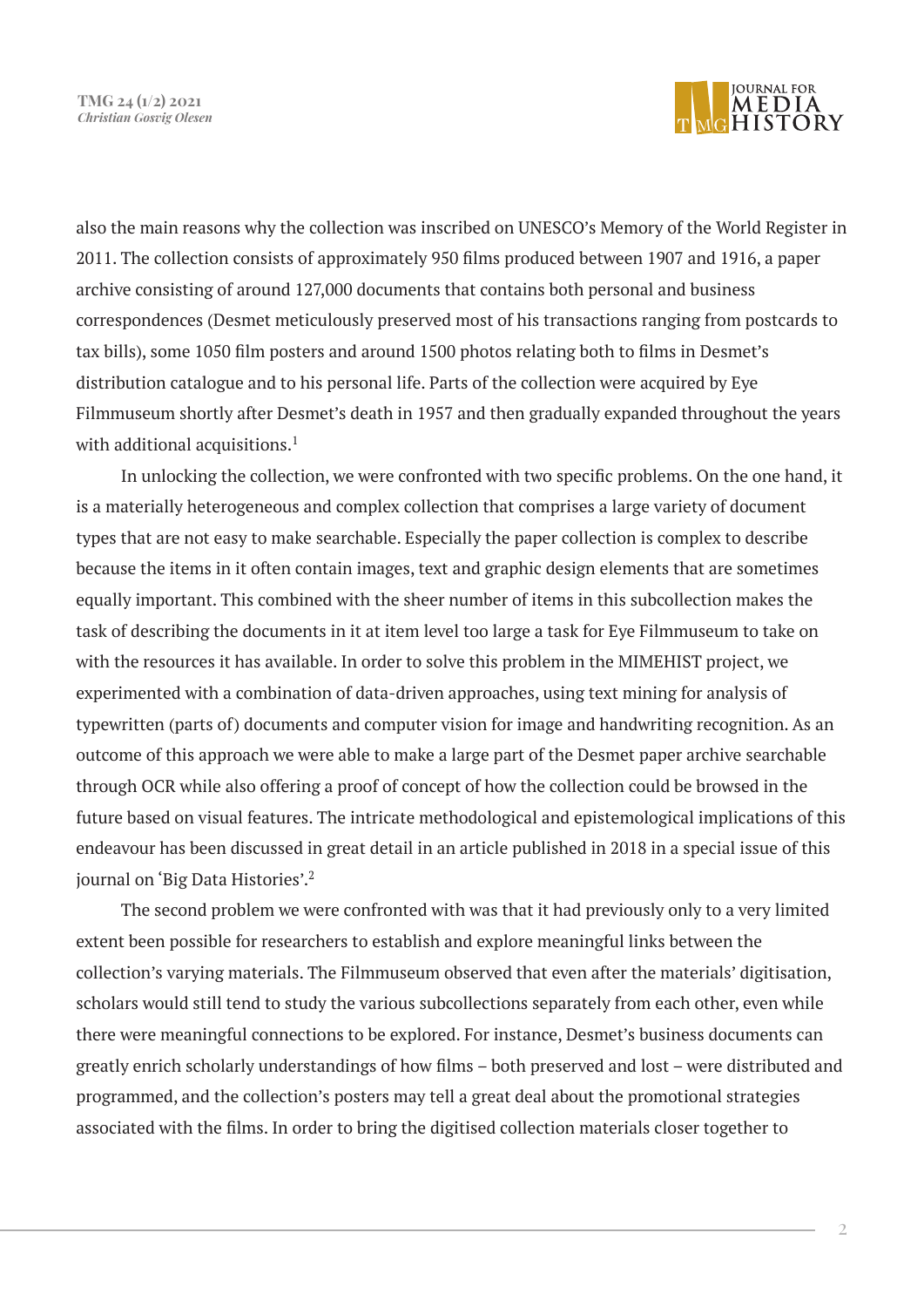

nurture the exploration of links between them, MIMEHIST considered content-driven, video annotation tools that allow for linking video and digitised paper materials a particularly elegant solution. As a complement to the article publishedin *TMG Journal for Media History* in 2018, this short article expands that piece's discussion of how MIMEHIST took inspiration from previous decades' multimedia and video annotation scholarship in film studies to conceptualise video annotation functionalities in the Media Suite. The text first discusses how MIMEHIST situated itself in relation to past and current video annotation and editing approaches. Subsequently, a few examples are offered of how the Desmet Collection could be studied in the Media Suite using such approaches, as a way to point to its future potential for scholars and students.

### **Scholarly background: MIMEHIST, multimedia editions and video annotation**

In thinking about how to facilitate the combined study of the Desmet Collection's various materials with video annotation tools, MIMEHIST took inspiration from the past decades' pioneering scholarly efforts to develop multimedia editions for historical contextualisation of (archival) film. In particular, the project built on methods developed for scholarly CD-ROM and DVD editions of archival films, and current research in the area of what is known as hypervideo, that covers practices of annotating and presenting digital video with links to contextual materials such as text, paper and image items. This section discusses a few core concerns of such scholarship illustrated with key examples.

To begin with, one may say that on a general level, video annotation scholarship in film studies has sought to fulfil a wish that has existed for decades, to engage more fully with film in research and teaching, in formats other than writing. For instance, in his article from 1975, "From a Written Film History to a Visual Film History"*,* film scholar and co-founder of the Harvard Film Archive, Vlada Petric, insisted that the holdings of film archives should be more present in historical scholarship and yearned for a future that would allow scholars more easily to scrutinise film prints as the basis for a 'visual-analytical' approach to film history. As Petric wrote:

(…) the appropriate methodology of film history cannot be attained in our time without the full cooperation of the film archives, which possess the prints and have access to technical facilities, without which it is impossible to grasp the cinematic structure of a film.<sup>3</sup>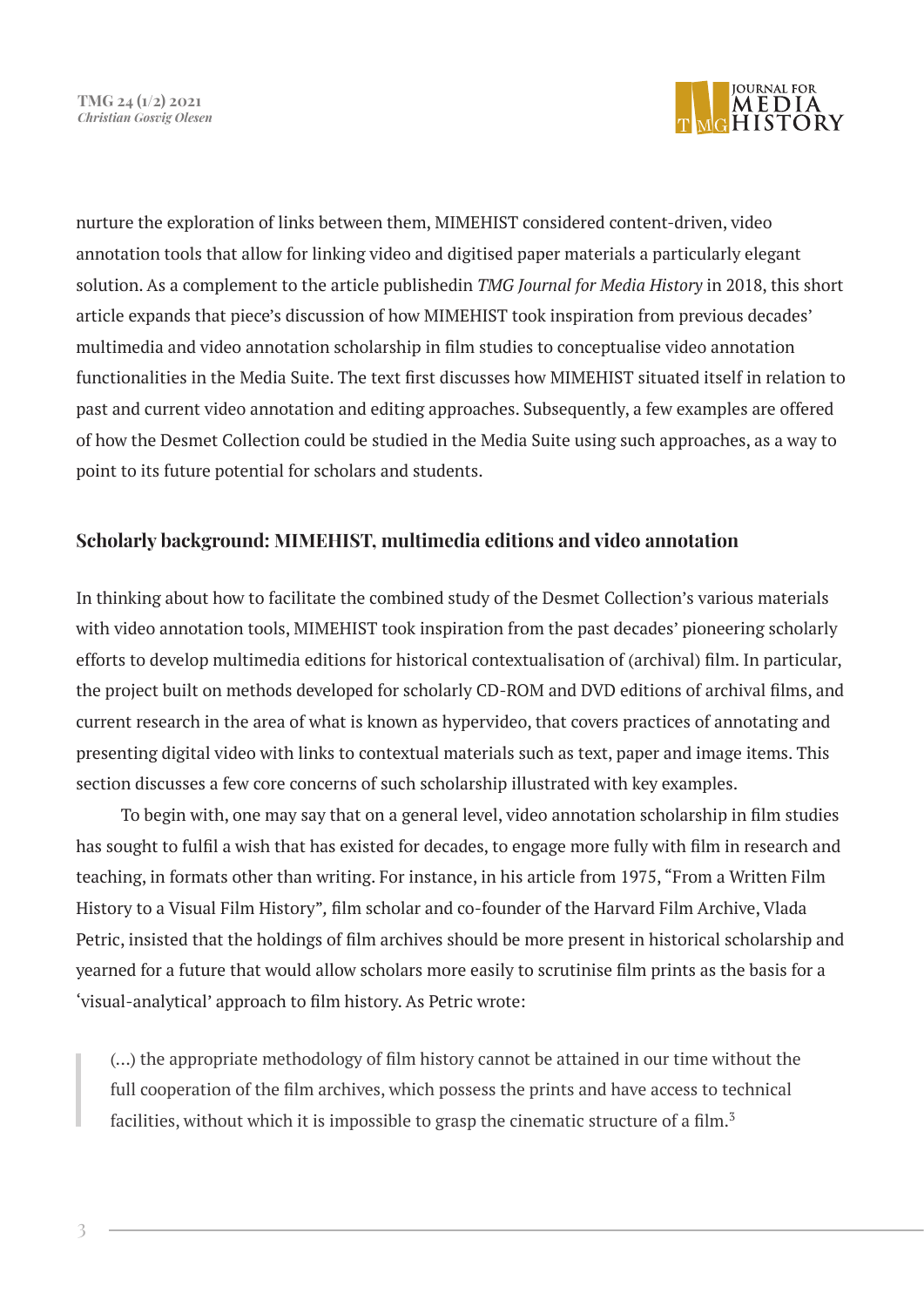

Reflecting such a wish, the 1990s and 2000s saw advanced efforts to integrate audio-visual materials more fully into film history teaching and research, through the development of hypermedia formats, that allowed for studying archival films and related materials in combination.<sup>4</sup> These formats allowed for commenting on the content of films – for instance their style or forms of representation – and their contextual aspects, such as distribution, promotion and exhibition. In the 1990s, several groundbreaking projects were developed such as Lauren Rabinovitz' *The Rebecca Project* (1995), the multimedia textbook *The Virtual Screening Room* developed at MIT by Henry Jenkins, Ben Singer, Ellen Draper and Janet Murray between 1992-1999, as well as Yuri Tsivian's CD-ROM on pre-Soviet silent cinema *Immaterial Bodies: Cultural Anatomy of Early Russian Films* (2000) released in the University of Southern California's Labyrinth project's Cine-Discs series edited by Marsha Kinder.

The 2000s' scholarship on video annotation extended these pursuits by seeking to merge text edition and philological theory with the DVD format's information architecture. An important goal for this type of scholarship was to create annotated versions of archival films inspired by literary studies' enhanced electronic text editions and text-critical principles. This should allow scholars to analyse digitised archival films against the backdrop of their historical context by making use of shot segmentation, annotation and hyperlinks to film-related materials. Following philological principles, DVDs were developed which used on-screen footnotes to relate textual features to contextual sources, containing carefully conceived 'tables of contents, indexes and direct links from each scene to accompanying materials.'5 In film and media studies these methods were not only particularly useful for content analysis but also for, for instance, the critical study of multiple language versions and different cuts of films.

A particularly inspirational example of such scholarship for MIMEHIST is the DVD series of annotated Russian and Soviet classics Hyperkino/KinoAcademia launched in 2008 (Absolutmedien and RUSCICO), developed by film scholars and archivists Natascha Drubek and Nikolai Izvolov. Hyperkino allowed for exploring film as a hypertextual 'networked index' or, as suggested by Drubek and Izvolov, a form of 'hyperkino', which enables navigation between textual segments and contextual material, for instance paper clippings, production documents, stills or censorship reports. The editions' footnotes – created by invited film historians – commented on for instance a director's distinct style, a film's distribution, promotion, censorship history and archival life. In the releases, annotations appear as clickable numbers on-screen, which provide access to the footnotes (see Figure 1).

To give an example of how such a format can support film historical scholarship one may consider the Hyperkino edition of *Engineer Prite's Project* (Lev Kuleshov, 1918), a film considered to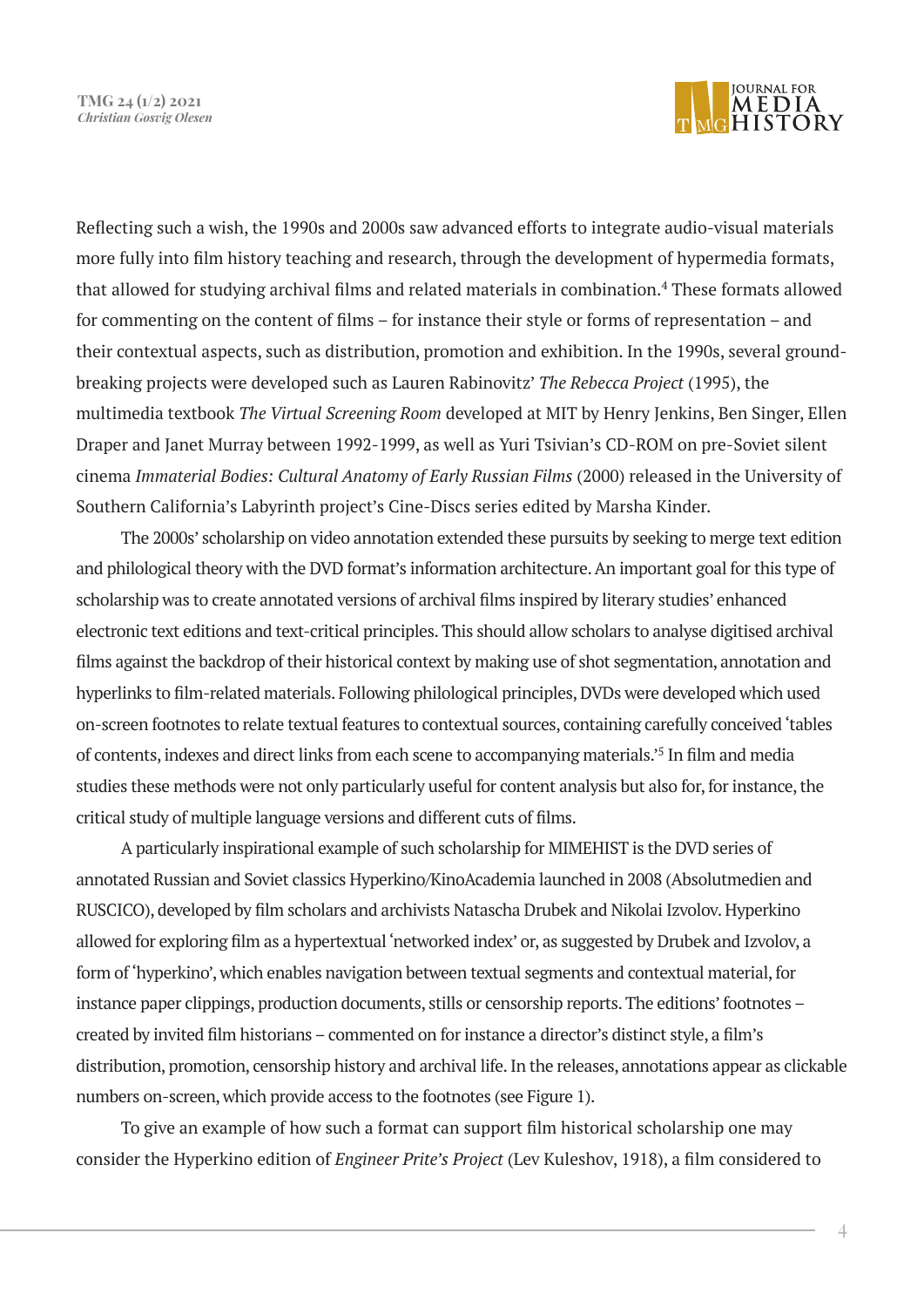



*Figure 1. Example of a note as it appears in a Hyperkino edition, in the edition of Lev Kuleshov's debut feature Engineer Prite's Project (USSR, 1918).*

have played a crucial role in the Soviet montage film's development of editing and mise-en-scène. Containing content-specific comments and links to film-related material, the edition's annotations highlight how *Engineer Prite's Project* introduced rapid editing, close-ups and stylistic elements into Russian filmmaking, inspired by popular American and Scandinavian cinema. Beyond stylistic observations, the footnotes also engage in a comparison of the film's different archival versions to hypothesise on the plausibility of different reconstructions while reflecting on the inherent uncertainties of archival elements and film versions that often have missing segments. For instance, the edition's footnote 'The film's archive life and reconstruction' discusses doubts concerning the accuracy of the film's current montage, by referring to contextual materials and existing archival elements, illustrated with a scan of visible editing marks in one of the elements used for the film's restoration (see Figure 2).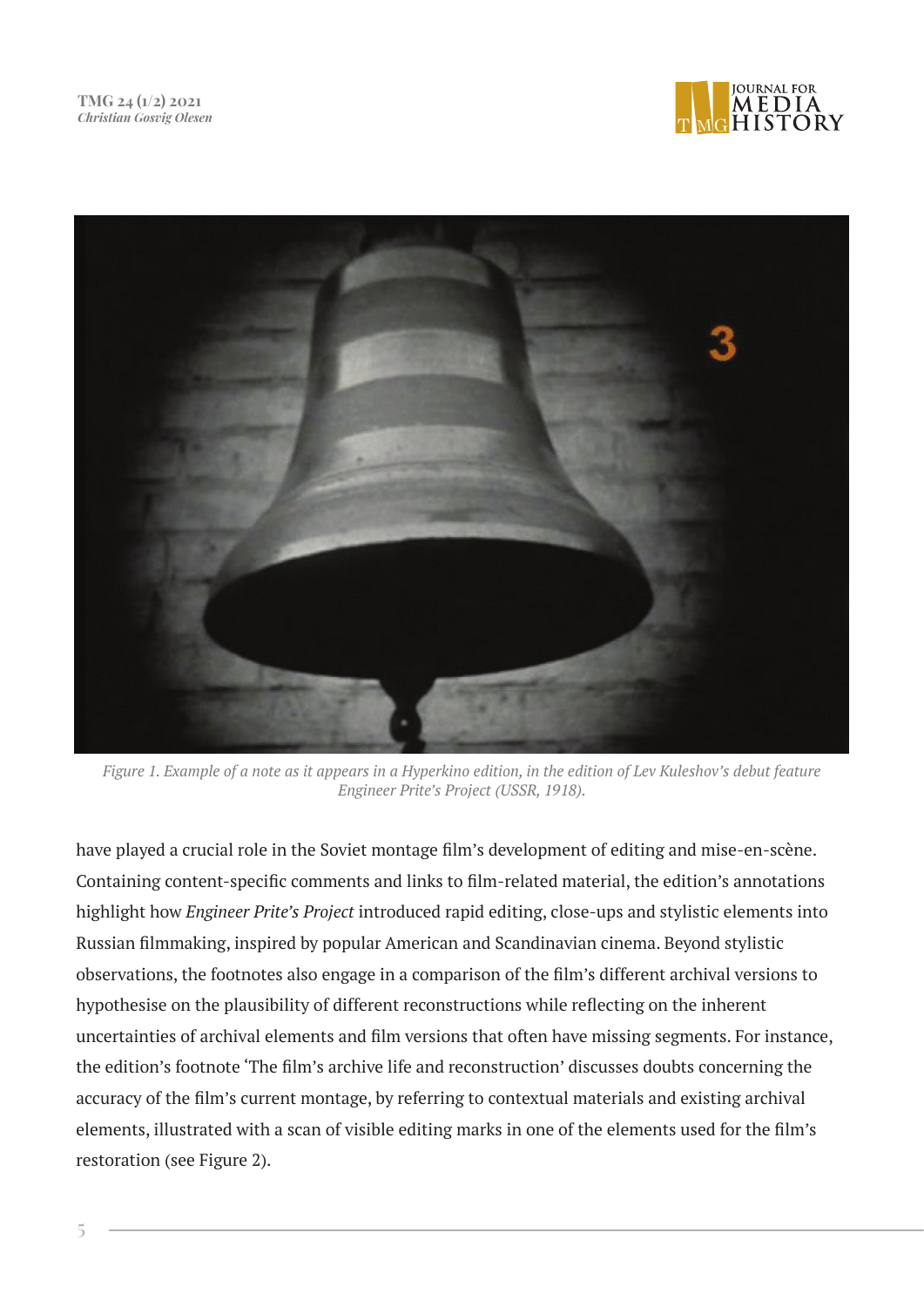



*Figure 2. Frames from the scanned elements of Lev Kuleshov's Engineer Prite's Project (USSR, 1918) included in the Hyperkino DVD edition.*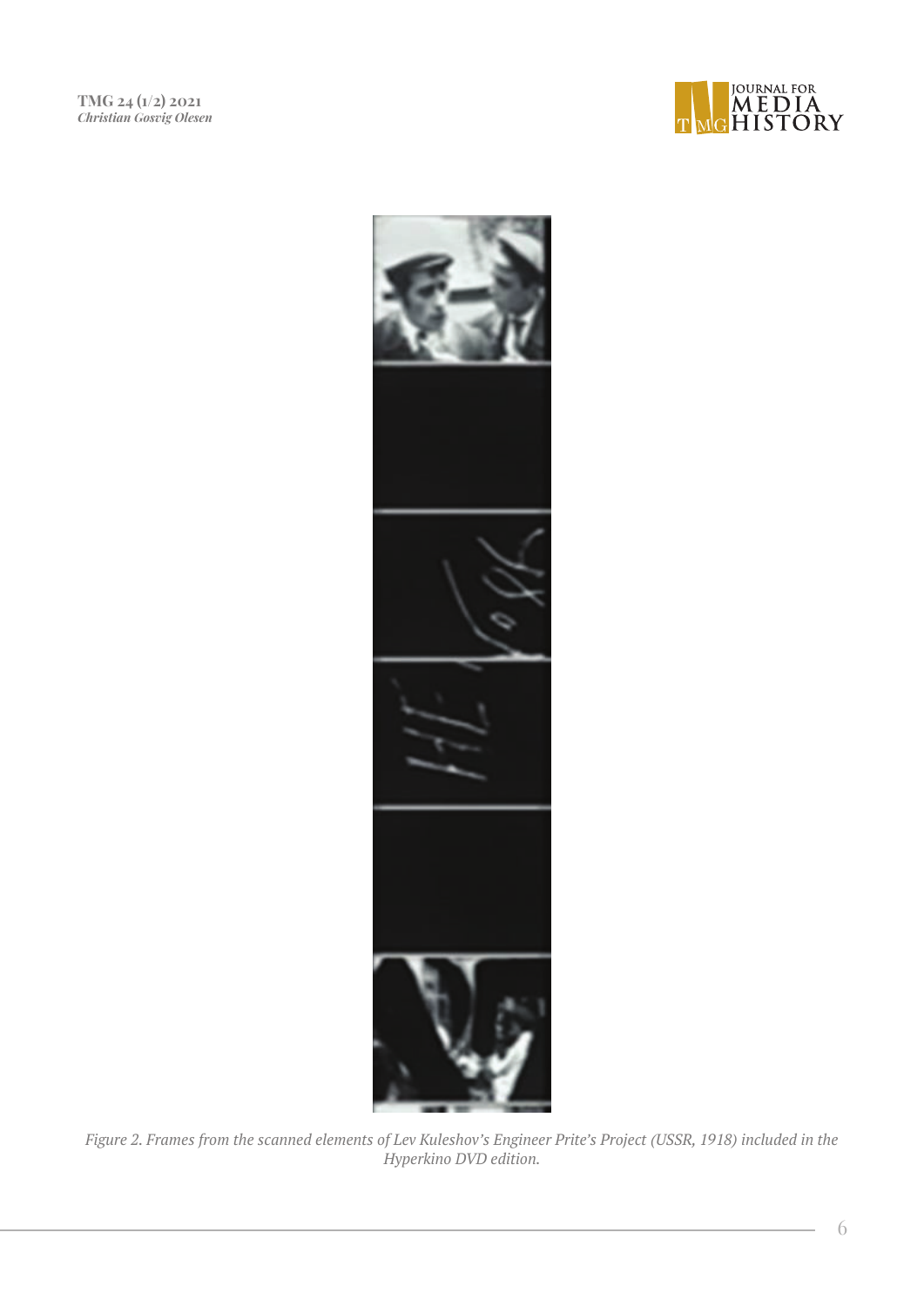**TMG 24 (1/2) 2021** *Christian Gosvig Olesen*



Inspired by the hypermedia projects and approaches discussed above, MIMEHIST in several ways sought to facilitate a research situation that allows for the use of video annotation tools as a way to link and comment on the Desmet Collection's materials. For instance, the Media Suite's environment allows for creating an annotated version of a film title in a way that reminisces a Hyperkino approach. One may contextualise a title's content, production, distribution and archival life by linking films and related documents and synthesise the main findings in annotations in the Media Suite's personal workspace environment which is the area of the research environment in which items can be bookmarked, compared and linked. In the MIMEHIST project, we tried to do this for a few titles in the Desmet Collection that are known to be incomplete, based on a list created with help from Elif Rongen-Kaynakçi, Curator Silent Film at Eye Filmmuseum. The list comprises titles such as *Dødsspring til Hest fra Cirkuskuplen* (*The Great Circus Catastrophe,* Denmark, 1912), *When the Earth Trembled* (USA, 1913), *L'enfant de Paris* (France, 1913) and *Tragico Convegno* (Italy, 1915). As interesting titles on their own, one may use the Media Suite to carry out a content analysis of the films, while also using the Media Suite's possibilities to search and browse business documents and promotional materials to trace their acquisition and distribution, and look for possible reasons as to why they are incomplete.

In my own research, I focussed on the documents relating to the Danish silent film *Dødsspring til Hest fra Cirkuskuplen*. A sensational title produced by the then dominating production company Nordisk, and one of its biggest selling titles at the time, the Desmet Collection holds one of the approximately 245 copies estimated to be sold by the company.<sup>6</sup> While searching for documents that could reveal why the film was left in an incomplete state, the Media Suite enabled me to establish interesting circumstances of its acquisition and distribution – for instance that Desmet acquired the film via Nordisk's Berlin offices and was able to premiere it only a few days after the film's Danish premiere – and gather this in connection to the film title in the same work environment. In doing so, I could begin to develop a sense of the film's material life and history before it entered Eye Filmmuseum's archive though not finding an answer as to why it was incomplete through the sources I came across throughout the project.

As part of the project, we also went beyond these practices to facilitate the inclusion of a greater variety of analytical approaches. While the practices established in the 1990s and 2000s were ground-breaking in how they combined philological theory and edition theory with film and media history perspectives to create digital editions of archival films, the closed nature of the physical disc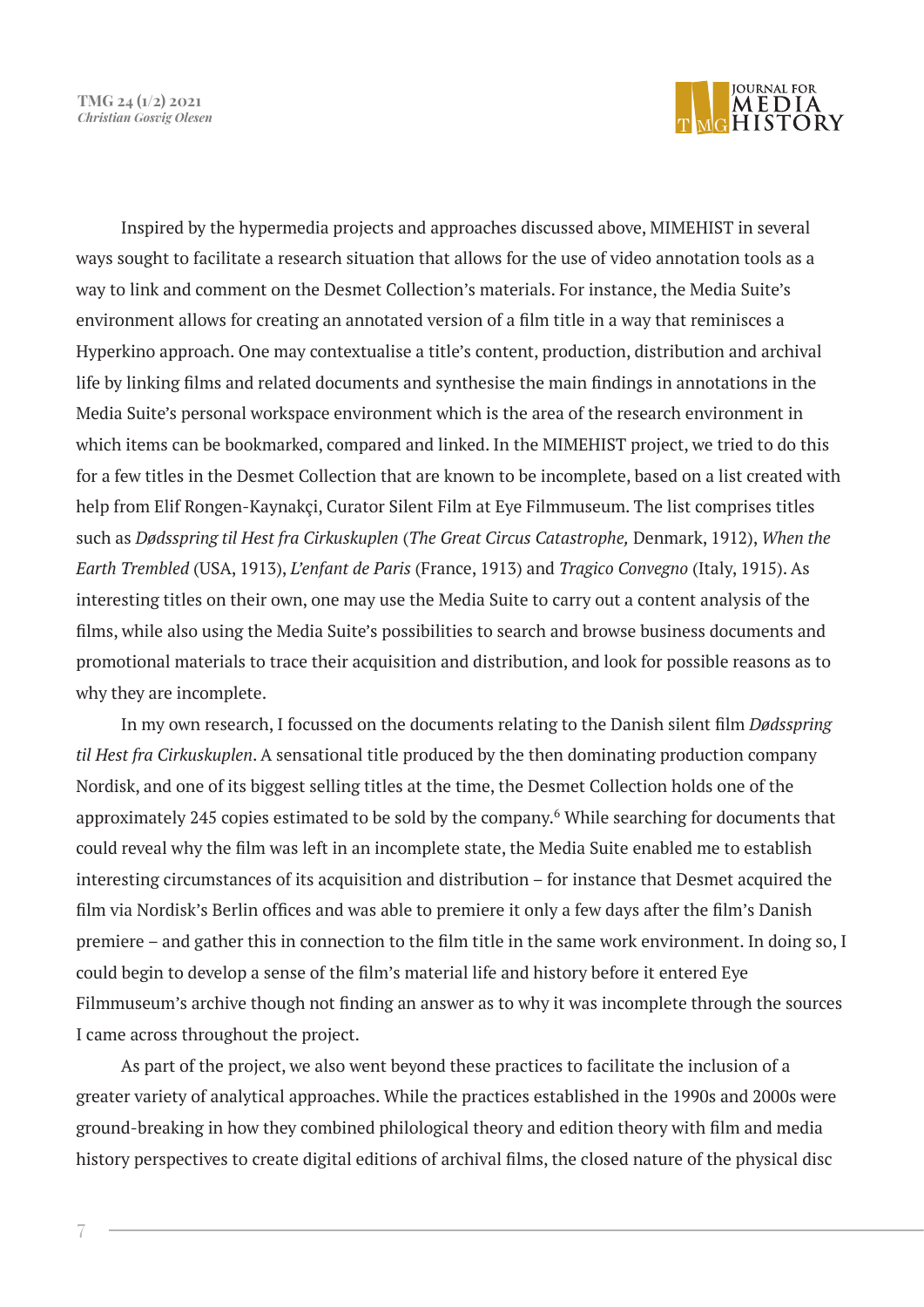

formats they relied on also meant they were limited to one specific historical interpretation – usually limited to the perspective of one scholar – of one or a few films at a time. To challenge this limitation, film and media scholars in the 2010s began going beyond physical disc formats to develop and work with video annotation software that held the promise of being more inclusive of a greater variety of personal and subjective perspectives and interpretations of archival films. For instance, the Pompidou Centre's Research & Development department developed the video annotation software *Lignes de temps* – involving in the process film scholars Raymond Bellour and Jean-Louis Comolli to think critically about the affordances of video annotation from an apparatus theoretical perspective. Once developed, the *Lignes de temps* software allowed scholars to upload, segment, re-edit and annotate digitised films and related materials of their own choice using their own vocabulary, in a desktop environment (see Figure 3).



*Figure 3. Screen grab from Lignes de Temps.*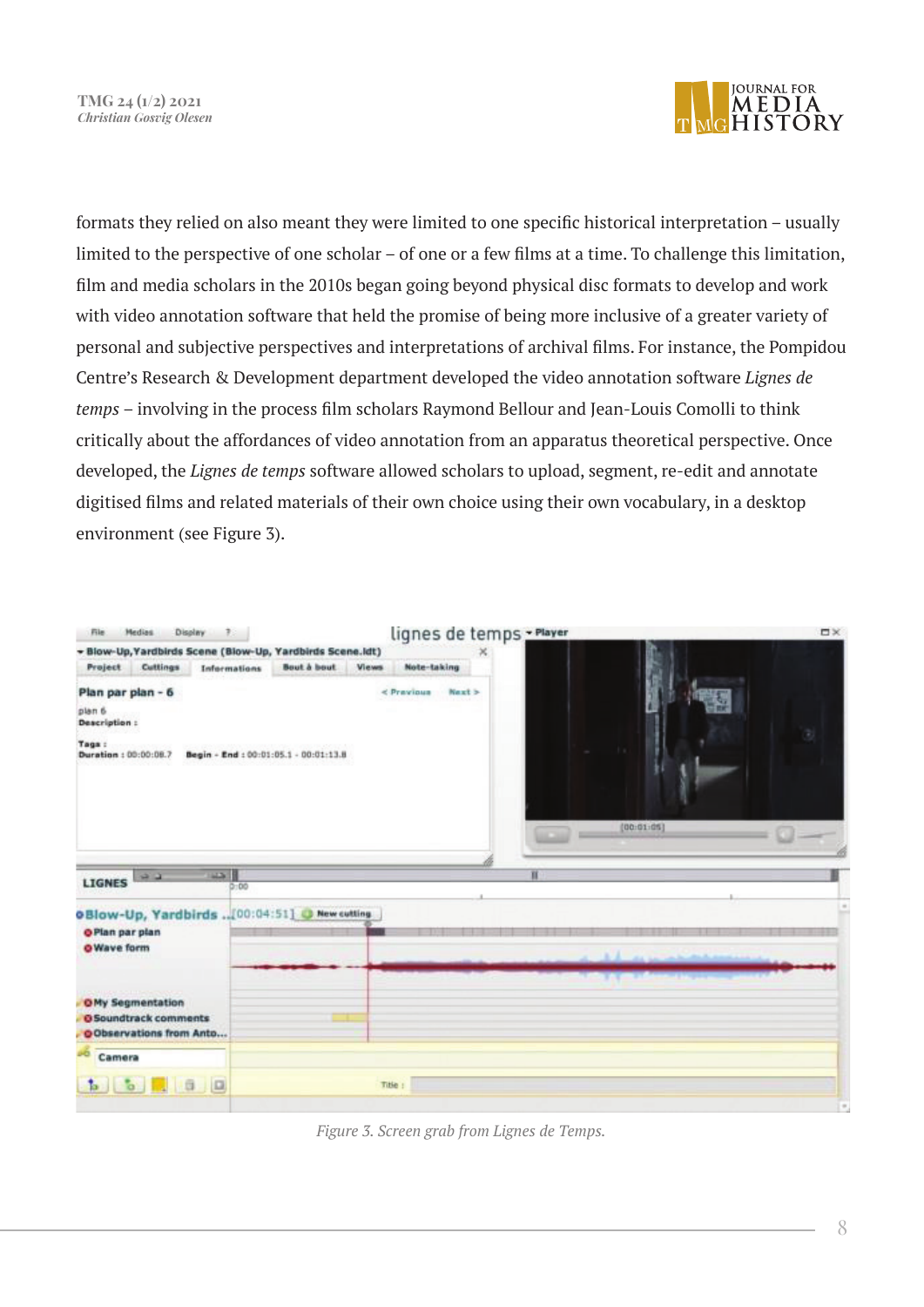**TMG 24 (1/2) 2021** *Christian Gosvig Olesen*



Beyond film and media studies, MIMEHIST also considered qualitative methodology and grounded theory approaches in the social sciences, anthropology and ethnography that may be said to resemble what *Lignes de Temps* aspired to achieve.7 Scholars in these fields often use video and audio annotation software to tag and label interview and content bits and organise them into different categories and color-coded layers on a timeline, while linking them to related materials. This analytical process lasts until the researcher feels the material is exhausted or 'saturated' in a subjective – or collaborative – coding process, without a single logical, predictable end point.<sup>8</sup>

Taking inspiration from such video annotation practices, the Media Suite offers students and scholars the possibility to devise their own coding schemes in order to organise and analyse the Desmet Collection's materials, following their own individual, historiographical and analytical interests, while working in the environment's personal workspaces. Hopefully, this may allow for a greater multiplicity of theoretical angles to be explored in relation to the Desmet Collection's materials which we may not have been able to foresee and, by the same token, nurture a more openended and dynamic historical interpretation of them, that allow scholars to make different – perhaps competing – annotated versions of the same film titles. A concrete benefit of this may be that researchers and students that work with the Media Suite may challenge existing scholarly and archival interpretations of the materials in their own ways. After the completion of the MIMEHIST project, this endeavour has been carried on in the context of the Media Suite Learn initiative, that aims to integrate the environment into university-level teaching and research through the development of tutorials and the organisation of workshops. In this context, tutorials based on the Desmet Collection have been developed that introduce students to principles of film historical analysis and analysis of (early) cinema's promotion and distribution practices.<sup>9</sup>

### **Conclusion**

With the MIMEHIST project we have made a great step forward in unlocking the digitised materials in the Desmet Collection in a scholarly, online research environment. The Media Suite's environment makes it possible for a much wider group of students and scholars in the Netherlands than hitherto, to research the Collection's materials and explore links between them. Drawing on both film studies approaches to video annotation and on developments in other fields, MIMEHIST has contributed to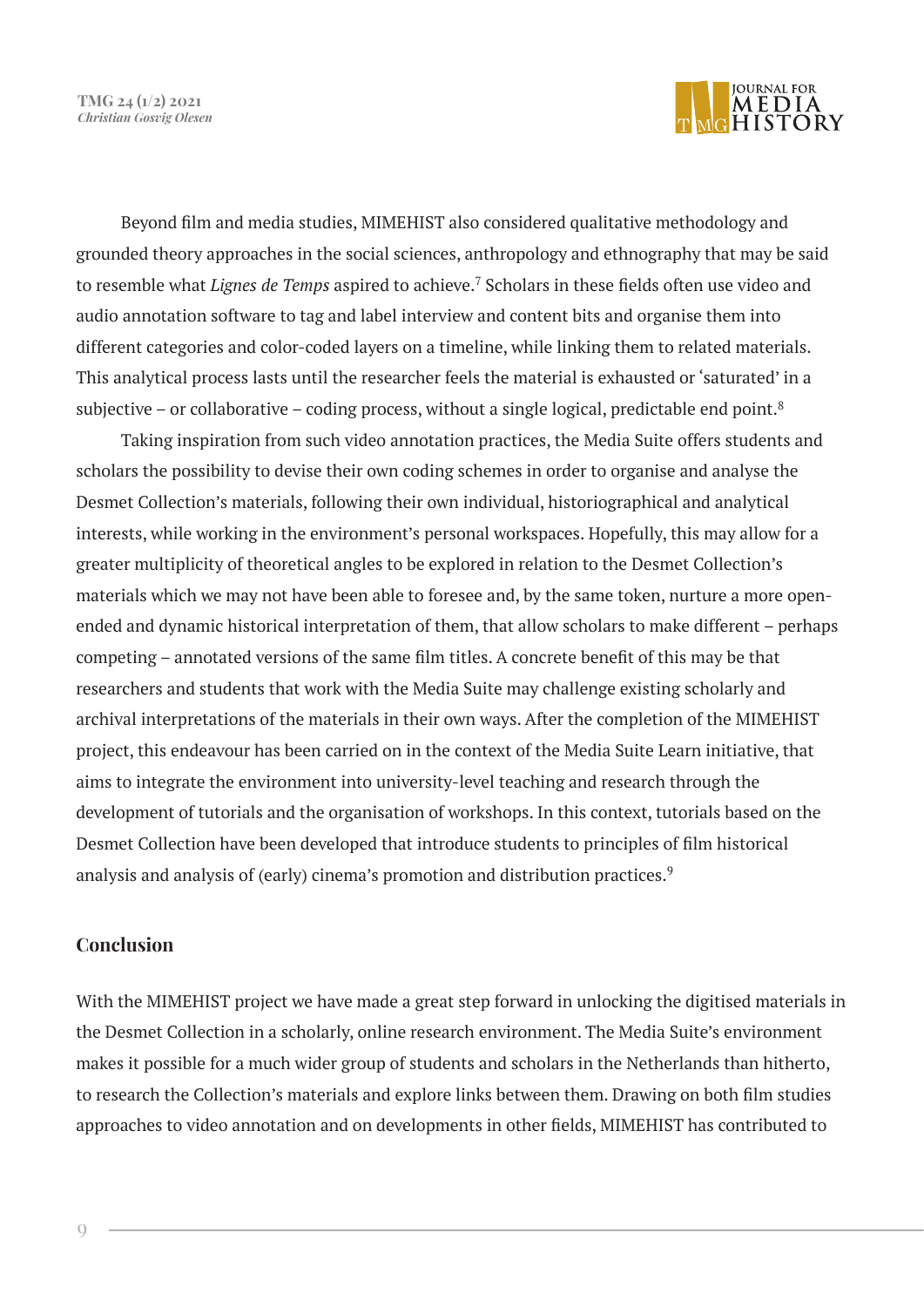

creating a work environment that supports established historical methodologies, while also inviting scholars to bring their own theoretical perspectives into the Media Suite by presenting analyses and interpretations that the Collection's archival metadata and previous scholarship have not taken into consideration. Finally, on a more general level, one may also return to Petric's plea for closer collaboration between film scholars and film archives made in the mid-1970s, and consider MIMEHIST's result a contribution to this endeavour that shows how such a collaboration may be configured today.

## **Biography**

**Christian Gosvig Olesen** is Assistant Professor Digital Media and Cultural Heritage at the University of Amsterdam, where he teaches subjects in film and media studies and in moving image archiving and presentation. His research interests include moving image archiving theory and history, film and media historiography, digital methods, found footage, remixing and practice-based research. For the CLARIAH Media Suite, he currently coordinates and develops the Media Suite Learn initiative. Previously he has carried out research on digital methods and artistic research for audiovisual archives as Principal Investigator in the project MIMEHIST: Annotating EYE's Jean Desmet Collection (2017-2018) and as Postdoctoral Researcher and Project Manager in The Sensory Moving Image Archive: Boosting Creative Reuse for Artistic Practice and Research (UvA, 2017-2020).

#### **Notes**

- 1. Ivo Blom, *Pionierswerk: Jean Desmet en de vroege Nederlands filmhandel en bioscoopexploitatie (1907–1916)*  (PhD dissertation, University of Amsterdam, 2000), 308-309.
- 2. Olesen, Christian Gosvig Olesen and Ivan Kisjes, "From Text Mining to Visual Classification: Rethinking Computational New Cinema History with Jean Desmet's Digitised Business Archive," *TMG Journal for Media History* 21, no. 2 (2018): 127-145, DOI: 10.18146/2213-7653.2018.370.
- 3. Vladimir Petric, "From a Written Film History to a Visual Film History," *Cinema Journal* 14, no. 2 (1974- 1975): 21.
- 4. See Ben Singer, "Hypermedia as a Scholarly Tool," *Cinema Journal* 34, no. 3 (1995): 86–91.